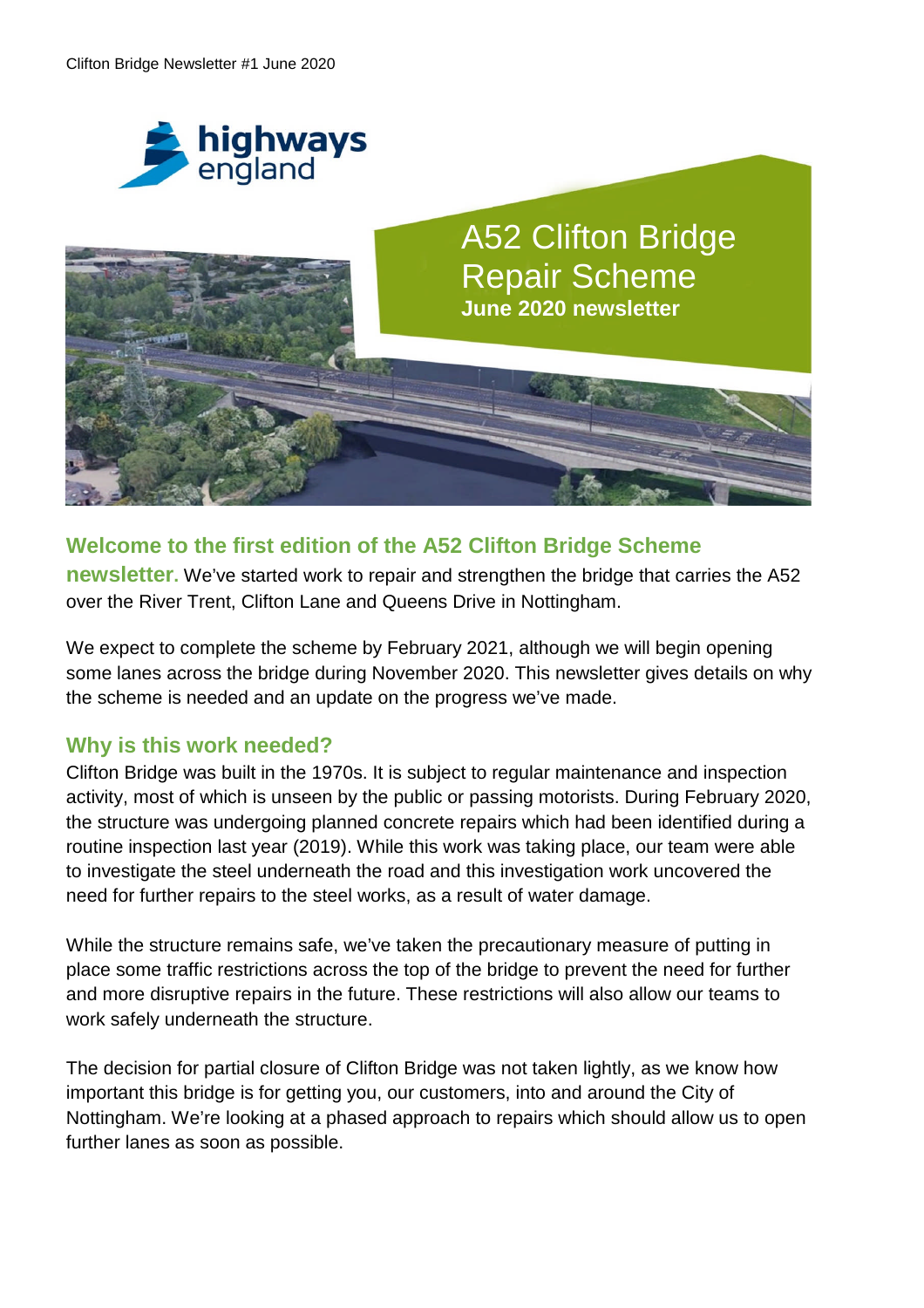## **The story so far**

Clifton Bridge is two bridges sitting alongside each other. The northbound bridge (Grantham to Derby) is in good condition, which is why traffic is still using that section. We will be working in the southbound bridge which is the focus of substantial repairs until the end of the year.

Our structural engineers have now completed their investigation and design stage, and the repair work has begun. Clifton Bridge has a complex design, and great care has been taken in planning a repair project that will keep the bridge open for many years to come.

Our teams will be working mainly underneath, or inside the bridge, so you may not see many people as you drive over the bridge. The work involves adding new steel cables to the outside of the structure which will allow for easier maintenance in future. We're also repairing drainage systems and concrete as part of this repair programme.

Safety is our top imperative and we'll still need some lane restrictions over the top of the bridge while the work takes place, so our teams can carry out their work effectively. An example of how the traffic restrictions on top of the bridge will look can be seen below.



As part of the substantial repair work we'll also be erecting scaffolding underneath the road that means Clifton Lane will be reduced to two running lanes (normally four), with traffic running in one lane in each direction from 6am on Sunday 21 June 2020.

This is vital to allow our teams to work safely and access the areas underneath the bridge to repair it. These lane closures will remain in place until our works are finished beneath the bridge. An example of how the B679 Clifton Lane will look can be seen below.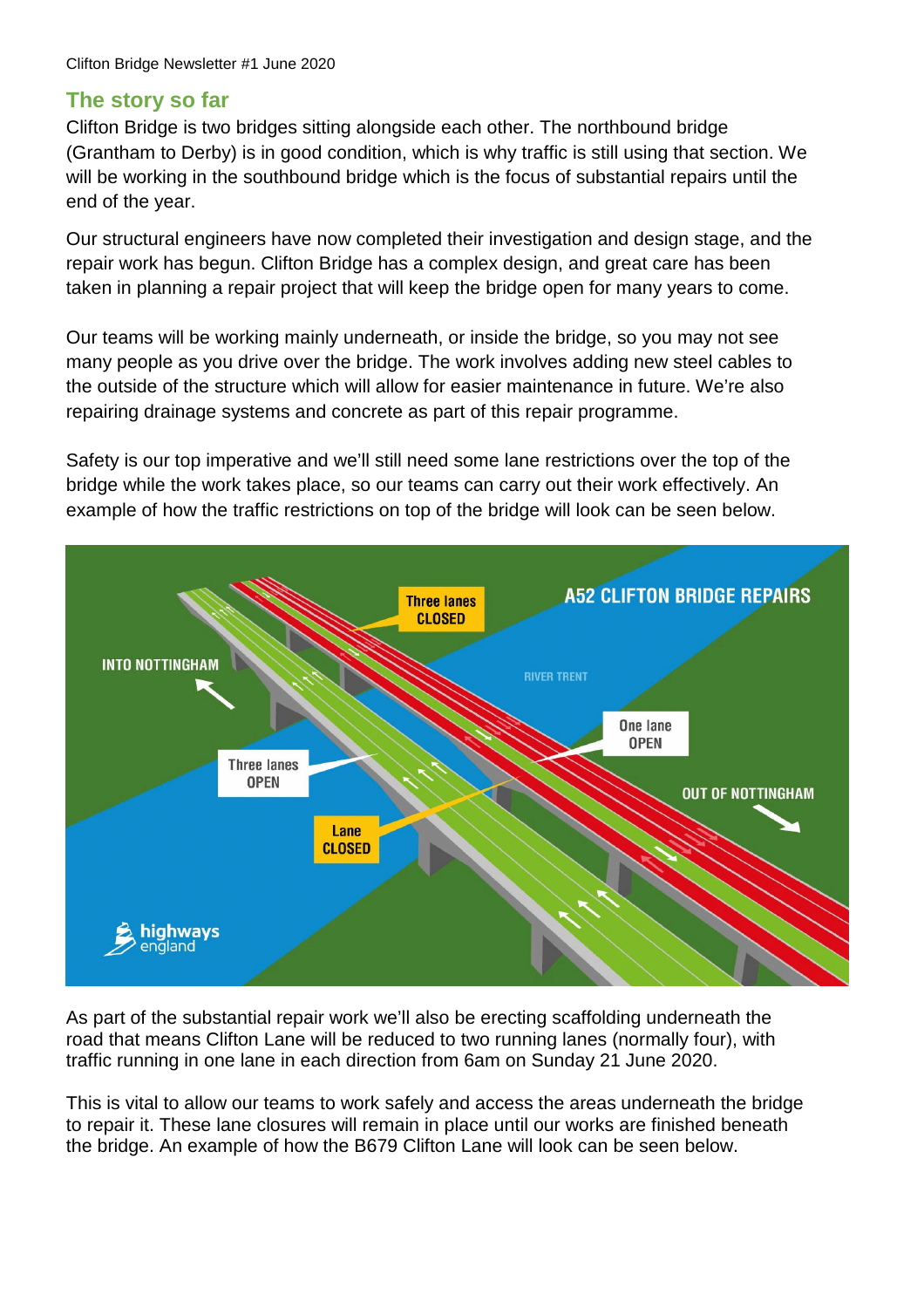

#### **In order for these restrictions to be put into effect;**

- We will be closing all four lanes overnight 8pm-6am on both nights of Saturday 20 June and Sunday 21 June.
- We will be putting in cones and lines on the Saturday evening and temporary barriers on the Sunday.

From Monday 22 June, we'd encourage motorists to leave extra times for their journeys as the new restrictions on Clifton Lane will be in place.

We are aiming to reopen additional lanes by the end of November 2020 once it is safe to do so with the bridge back to its former traffic layout with all lanes back open to motorists by the end of 2020. This is complex work and we're exploring all options to see if we can bring this forward to minimise disruption to your journeys.

### **Working together**

We understand the level of disruption this work is causing. We're working closely with the local councils, emergency services and others to make sure we can keep traffic moving and ensure essential supplies can reach their destinations

### **How we are minimising disruption**

We're working very closely with the local councils and utility providers, to coordinate works on roads which might be used as alternative routes to Clifton Bridge. This might not always be possible, but works in the surrounding areas will receive very careful consideration before they are started.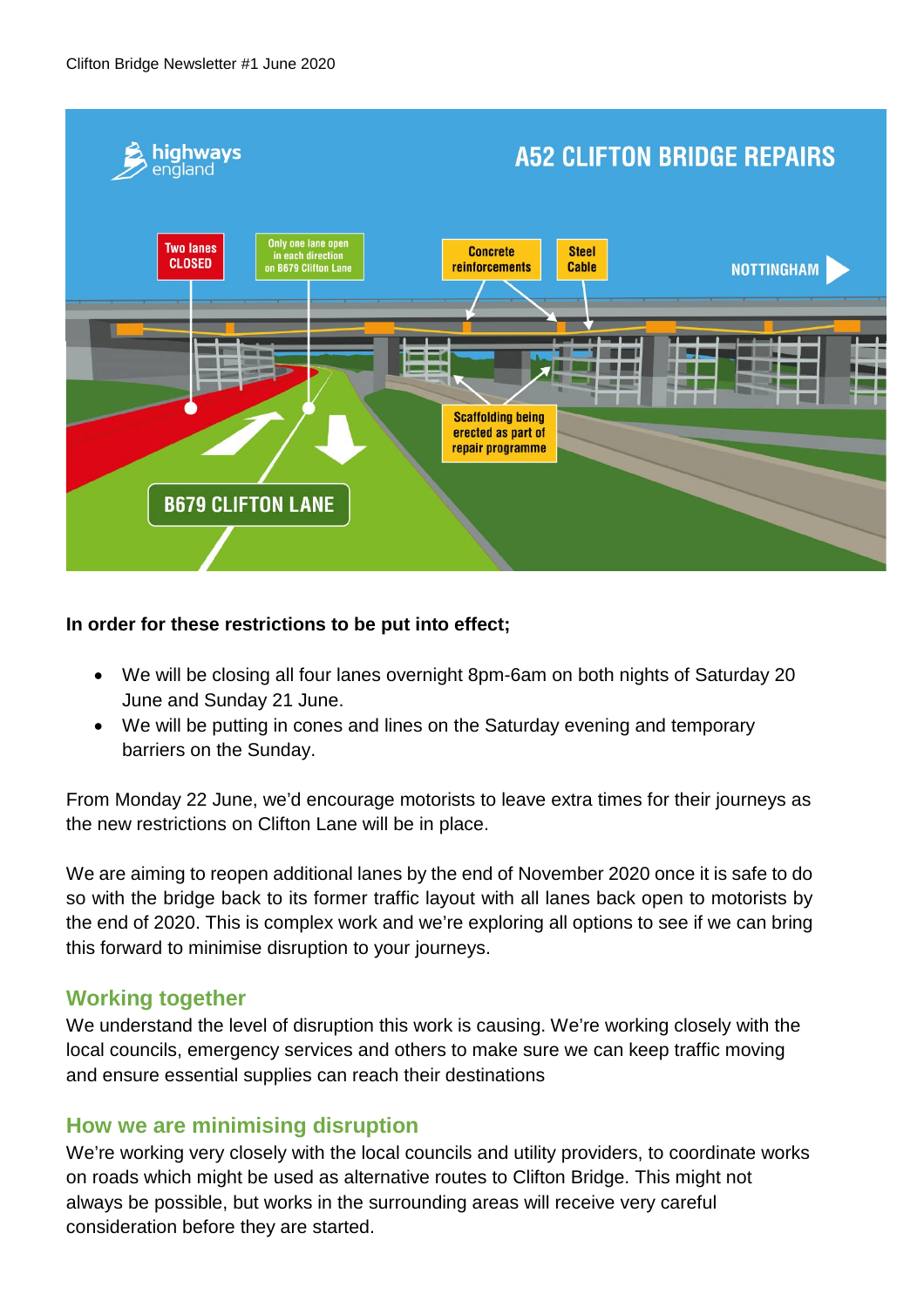Together with Nottingham City Council, we identified 10 important junctions which were affected by increased traffic. We are working with the City Council to mark these as Yellow Box Junctions, to help your journey go more smoothly.

In addition to the above, we also have put in place comprehensive CCTV coverage of traffic flowing over Clifton Bridge which is linked directly to our East Midlands Regional Operations Centre in Nottingham. These cameras are monitored 24/7 and it means our specialist control room teams can respond quickly and safely to any incidents such as vehicle breakdowns which might cause disruption. To make sure we can deal with any such issue in a safe and timely manner, we also have a vehicle recovery agent in situ near Clifton Bridge to respond to any incidents as and when they occur.

Nottingham City Council has an ongoing programme to promote different types of travel options. Initiatives, such as the Workplace Travel Service, help employers and city commuters to find alternatives to using a car. For more information about the Workplace Travel Service, please go to https://www.transportnottingham.com/projects/workplace-travelservice/.

# **What can I do?**

Before you travel, please consider if your journey is necessary and try to limit the amount you travel if you can. Travel off peak if possible, or use a bike or try walking instead, even if it's only for part of your journey to help reduce congestion on the roads. The UK Government and Nottingham City Council are actively encouraging cycling, both for its health and environmental benefits and to reduce the opportunities for Coronavirus to spread. Nottingham has an excellent public transport network, however during the current Coronavirus pandemic, current Government advice is to avoid non-essential use of public transport. Transport operators are working hard to keep you safe if you do need to travel, and to help control the spread of the virus, you should follow the **safer travel guidance for passengers** https://www.gov.uk/guidance/coronavirus-covid-19-safer-travel-guidancefor-

passengers?utm\_content=&utm\_medium=email&utm\_name=&utm\_source=govdelivery&u tm\_term=#public-transport when travelling. Please do not travel if you are self-isolating, feeling unwell or are showing any symptoms of Coronavirus, including a new continuous cough or high temperature. For more information and advice on symptoms of the virus, please visit https://www.gov.uk/coronavirus

Always allow extra time for your journey and plan ahead. You can keep up to date with all the latest travel and transport news in the city by visiting https://www.transportnottingham.com/ where you can sign up to Nottingham's Transport newsletter and use the city travel planning tool to help you plan your journey. You can also keep up to date by following Transport Nottingham on Twitter and Facebook.